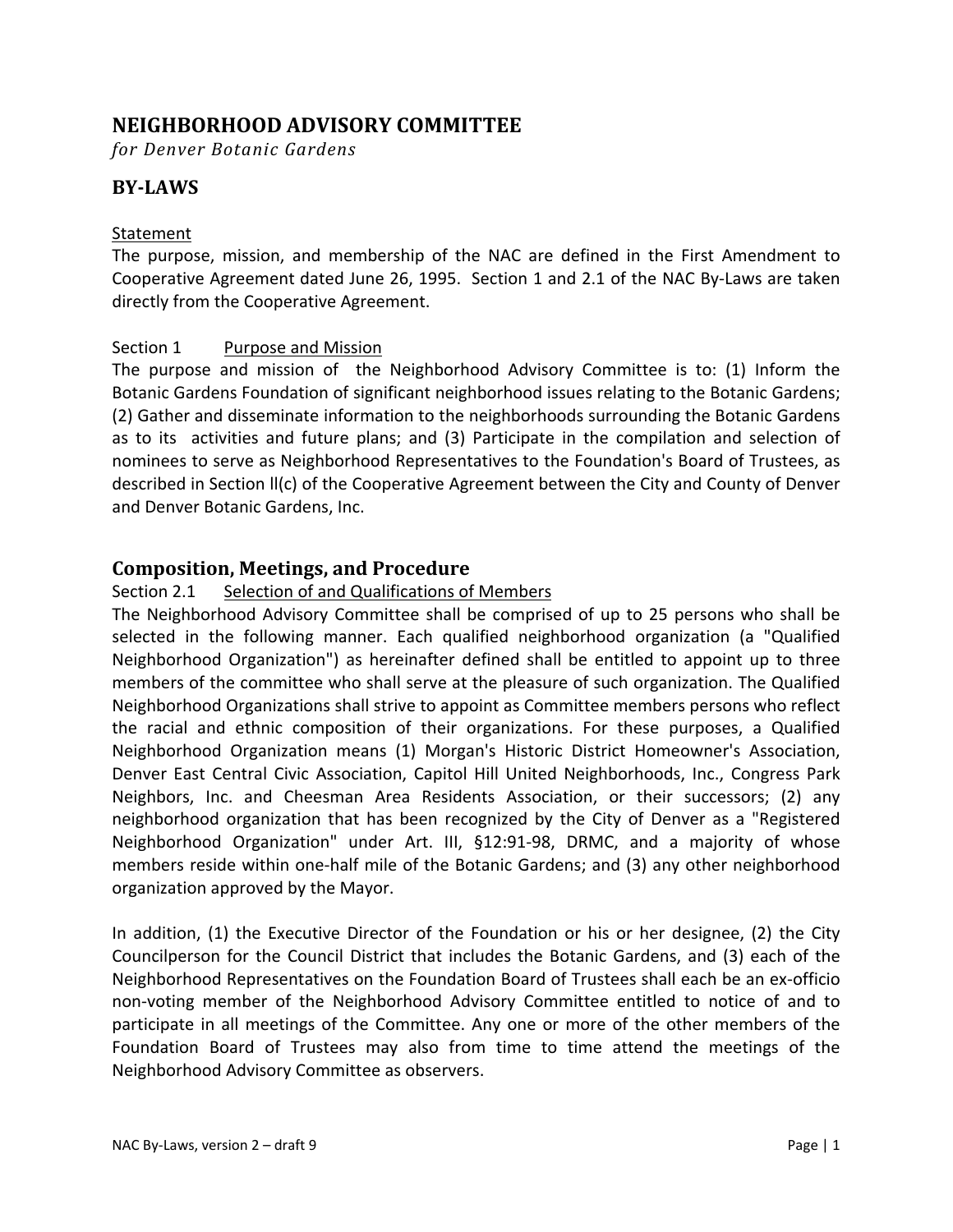If there are ever more than 25 persons eligible to be appointed to the Committee, the Mayor shall determine which Qualified Neighborhood Organizations shall be entitled to appoint members to the Committee.

## Section 2.2 Member Organizations

Based on the rules in section 2.1, the current membership of the Neighborhood Advisory Committee consists of the following organizations:

- Capitol Hill United Neighborhoods, Inc. (CHUN)
- Congress Park Neighbors Inc.
- East Cheesman Neighbors Assn.
- Informed & Concerned Community Gardeners
- Morgan's Historic District Homeowners Association
- Seventh Ave Neighborhood Assn. [SANA]

## Section 2.3 Meetings of Members.

Meetings of the members, for any purpose or purposes, may be called by a Co‐Chair and may be held at such times and places in the city and County of Denver as the caller determines. Written, FAX, telephone or email notice of such meetings shall be given to the members and the Foundation not less than ten calendar days prior to such meeting. The meetings shall be open to the public.

Meetings shall be held between representatives of the NAC and representatives of the Foundation's Board of Trustees at least twice each year at times mutually agreed upon by them.

### Section 2.4 Selection of Nominees to Board of Trustees of the Foundation.

Per the  $1<sup>st</sup>$  amendment to the cooperative Agreement, The NAC, or a committee of it, shall nominate up to ten candidates for each neighborhood representative position that is, or will become, vacant to serve as neighborhood representatives to the Foundation's Board of Trustees. Such candidates shall reside within one mile of the Botanic Gardens at their time of their appointment. From this list of nominees, the Board of Trustees shall select up to three candidates for each position to be presented to the Mayor as candidates mutually acceptable to both the NAC and the Foundation.

The members of the Neighborhood Advisory Committee shall consider the slate of nominees to serve as Neighborhood Representatives to the Foundation's Board of Trustees and shall vote to approve or disapprove such slate. Voting may be accomplished via email.

### Section 2.5 Quorum and Voting.

Half of the currently appointed members of the Neighborhood Advisory Committee shall constitute a quorum at any meeting; provided that in determining such majority there shall be present in person members from at least four of the Qualified Neighborhood Groups. The vote of a majority of those present in person at a meeting at which a quorum is present shall be the act of the Neighborhood Advisory Committee. If less than a quorum is present at a meeting, a